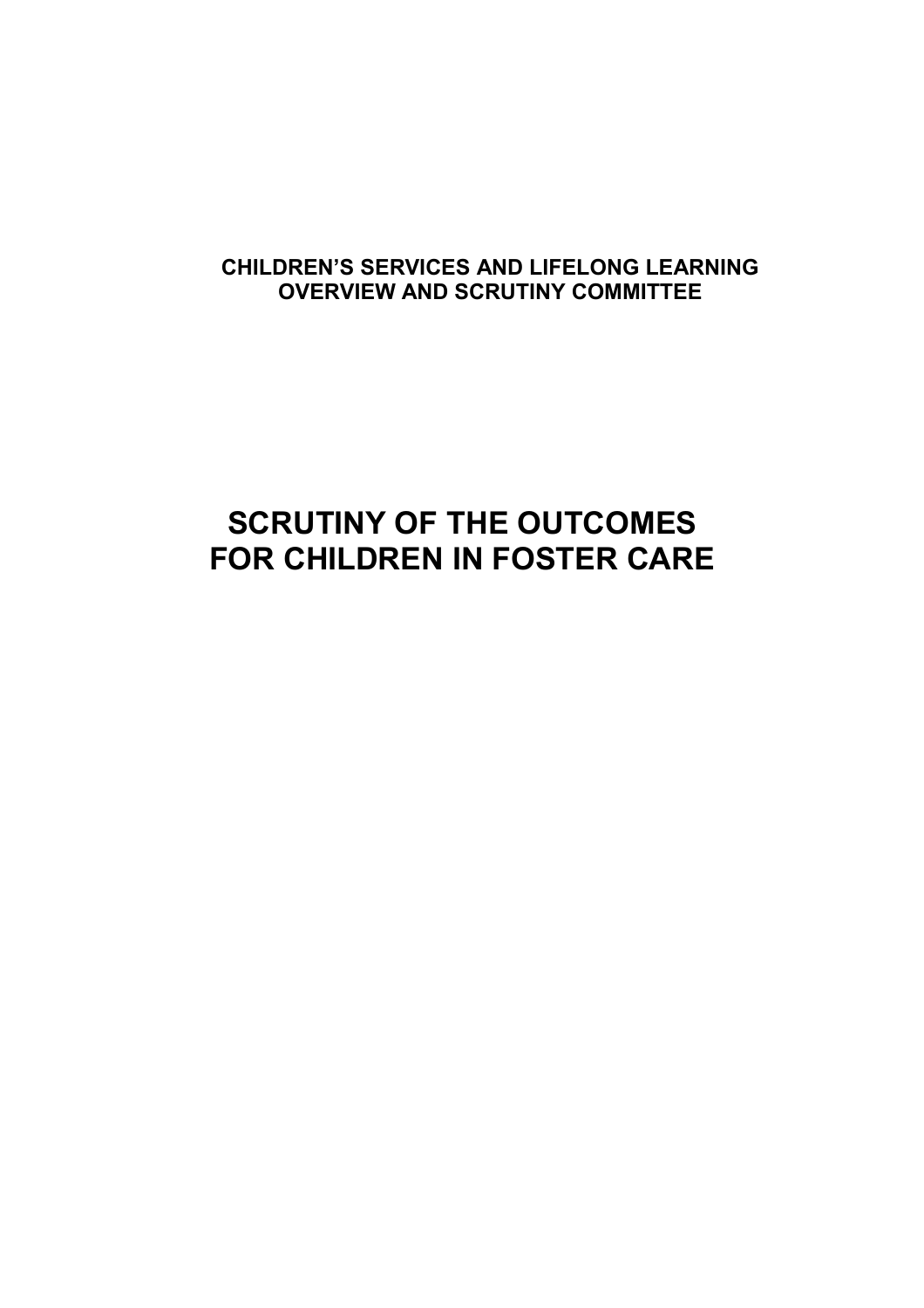# Acknowledgements

The Committee would like to thank all of those people that readily agreed to be interviewed in the course of this study, who made the members welcome and were frank in giving their views. It would particularly wish to thank Julia Hassall, Head of Children's Social Care, for her help and guidance in arranging the interviews and providing the various background documents; Fiona O'Shaughnessy, Children's Involvement Officer, who acted as a vital link in the interviews with children in foster care; and Councillors Sheila Clarke and Tom Harney, who kindly agreed to continue to take the lead with the study following changes in the Committee's membership.

Councillor Frank Doyle Chair of the Children's Services and Lifelong Learning Overview and Scrutiny Committee

#### April 2008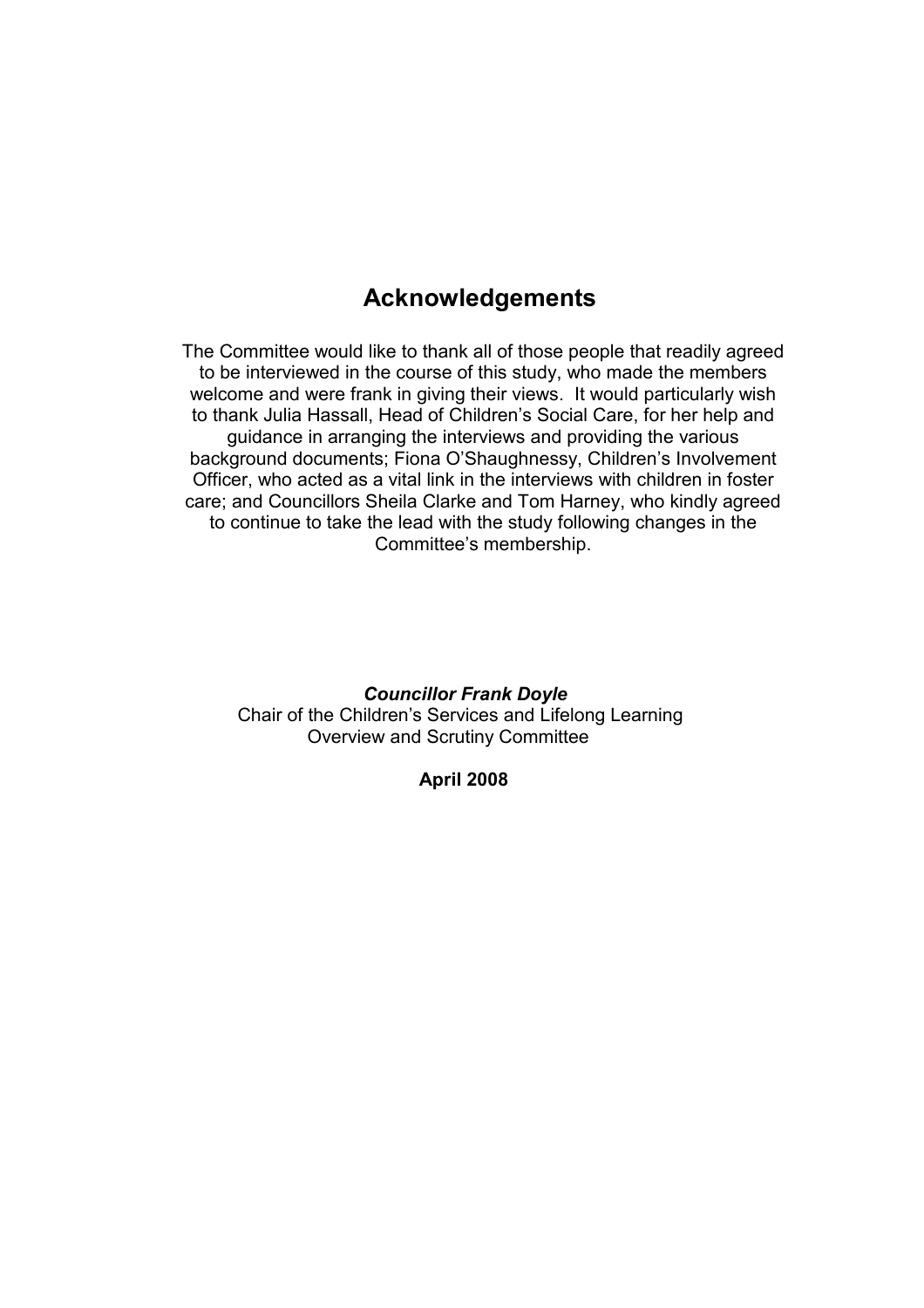# SCRUTINY OF THE OUTCOMES FOR CHILDREN IN FOSTER CARE

## **Background**

In September 2006 the Children's Services and Lifelong Learning Overview and Scrutiny Committee agreed as a topic for scrutiny "to investigate the outcomes for children in foster care and to make recommendations for improvement". The impetus for this study arose out of concerns about the numbers of looked-after children, their educational achievements and the need to ensure that they were being given every chance of a fulfilling life, particularly in terms of the five outcomes identified in the Government's "Every Child Matters" (ECM) programme.

At the time the study began Wirral had a significantly higher number than the national average of children in the care of the authority (approximately 50% more than the average for Wirral's statistical neighbour authorities). At the same time, the level of educational achievement of looked-after children, as a group, fell far below the average for Wirral and was in line with the national trend – a problem that the Government was already seeking to address.

"Every Child Matters: Change for Children" was a new approach to the wellbeing of children and young people from birth to age 19. The Government's aim was for every child, whatever their background or their circumstances, to have the support they needed in order to:

- Be healthy
- Stay safe
- Enjoy and achieve
- Make a positive contribution
- Achieve economic well-being

That meant that the organisations involved with providing services to children, from hospitals and schools to police and voluntary groups, would be teaming up in new ways, sharing information and working together, to protect children and young people from harm and to help them achieve what they wanted in life. It was also intended that children and young people would have far more say about issues that affected them as individuals and collectively.

The Government followed that up with the document "Care Matters", which set out a radical package of proposals for transforming the lives of children in care. Although outcomes for these children had improved, they had not kept pace with other children, a situation regarded as unacceptable: children in care were entitled to receive no less than what one would expect for one's own children. It included proposals to strengthen the 'corporate parenting' role of local authorities; create high quality placements that met children's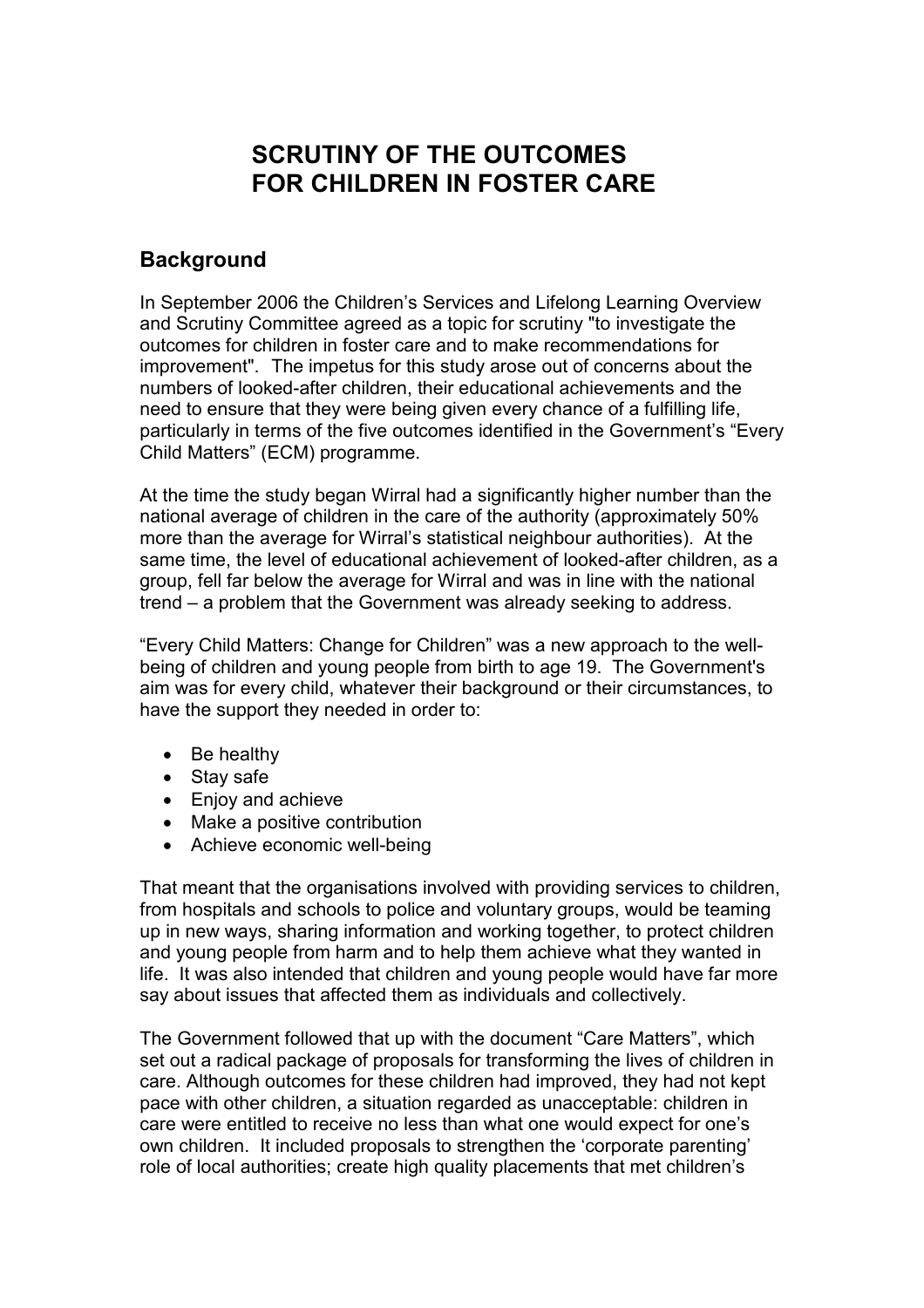needs; ensure a first class education; a positive life outside school; and support for transition into adulthood.

# Methodology

The scrutiny study commenced in Autumn 2006, but was suspended while what was felt to be a more urgent study, into the support given to schools before and after Ofsted inspections, was undertaken in 2007. A further delay occurred as a result of changes in the membership of the Overview and Scrutiny committee in May 2007.

This study was conducted by a panel of members of the Children's Services and Lifelong Learning Overview and Scrutiny Committee, the membership of which varied according to availability. The panel undertook a series of interviews involving young people, foster carers and social care and education professionals. It was also provided with a number of documents. Lists of those interviewed and of the documents taken into consideration are included as appendices.

The Panel has noted that a number of improvements have been implemented over the period of this study, many of which have come about as a result of the major restructuring that has taken place in the Children and Young People Department. After a period of upheaval, benefits are being realised. Hence, each section includes, in addition to recommendations, reference to those items that have recently been introduced or which already existed as examples of good practice.

In January 2007 Wirral's Fostering Service was inspected by the Commission for Social Care Inspection, which found no major shortfalls in the service but which identified five statutory requirements to be complied with and made 14 good practice recommendations. An action plan to address those issues was submitted to the Committee in May 2007. A further inspection took place in February 2008, the detailed results of which are awaited.

# Children in foster care

The Panel felt that the best point from which to start was by interviewing young people in care. Members agreed a protocol for the interviews and met with two groups, the second comprising those in the process of leaving care. The Panel accepted that those young people did not necessarily represent all foster children – those with whom it was difficult to engage were unlikely to have been willing to be interviewed.

The first group consisted of four children that were participating in the Virtual Classroom, an arrangement supervised by the Children's Involvement Officer, through which they could become involved with a variety of extra-curricular activities, the most notable of which was the production of a video "My Ideal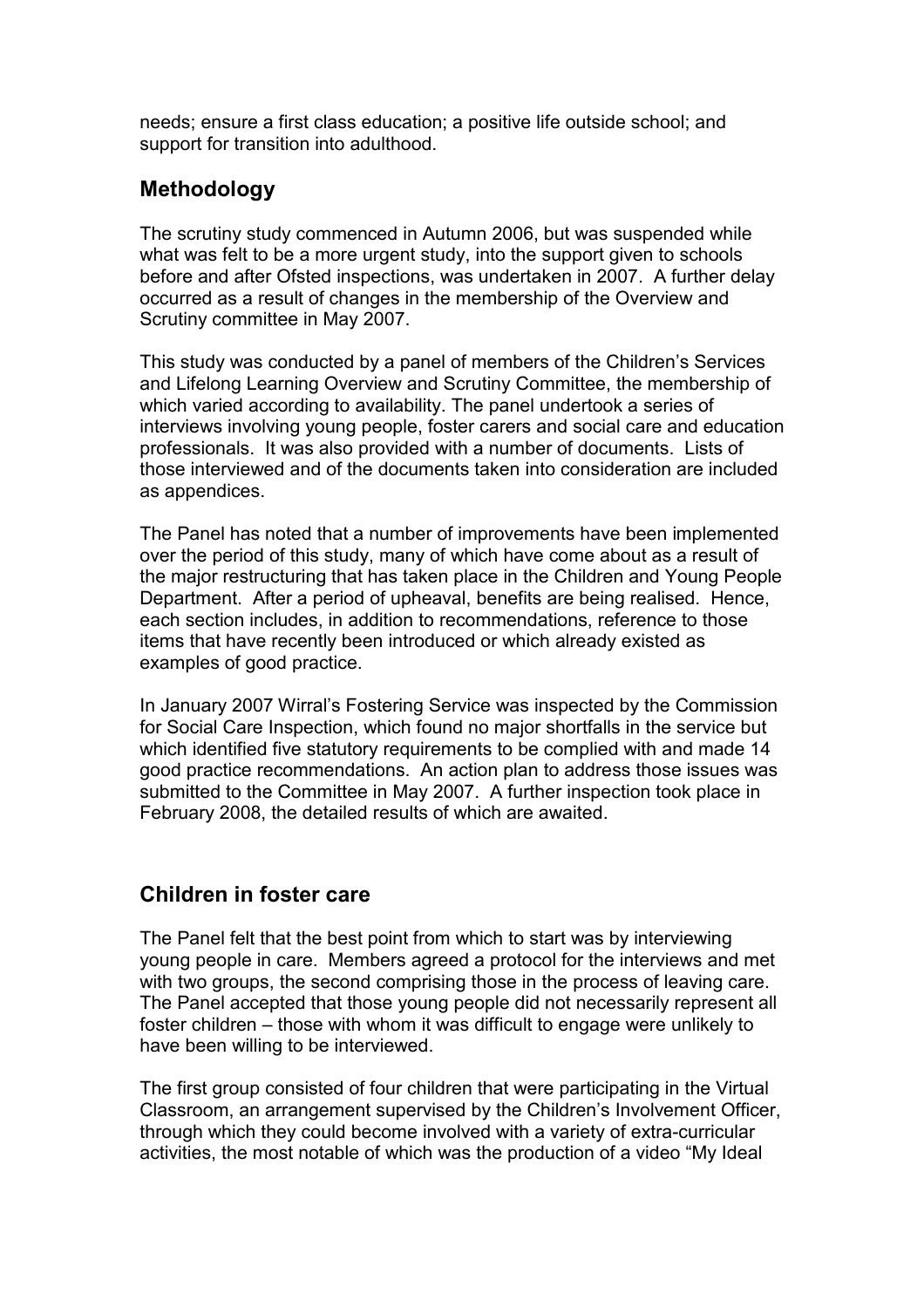Foster Family". The 'top ten' points identified in the video by the young people formed the basis of the discussion (see Appendix 1).

Although on balance their experience of foster care had been positive, they did have concerns, including occasions of short notice about placements, their entitlement to pocket money and Christmas and birthday allowances, the bureaucracy surrounding police checks and permissions for activities. Generally they felt that they were not treated any differently by teachers at school and had been well supported in terms of careers advice.

The second group, of five young people in the process of leaving care, had had more chequered experiences, in terms of the number of foster placements and the circumstances in which placements began and ended; feelings of not really belonging to the foster family; educational support - a lack of awareness at school about their family circumstances and a sense of missed opportunities; frequent changes of social worker; problems with police checks. What they most wanted were:

- to be supported, both inside and out of school by someone who was aware of, and sensitive to, their personal circumstances;
- to have a suitable placement with a foster family, where they were liked and could feel they were matched with them;
- to be sure that one was in a definite, as opposed to temporary, placement, with a suitable time for introduction and, if necessary, social worker support to assist in developing the relationship;
- to be placed where one felt confident that the relationship was going to work (being confident enough to call the carers "mum" and "dad" was a good indication of that);
- to get equal time and treatment from foster parents as they gave to their own children, even if they had misbehaved;
- to have their opinions taken into account.

### The Panel welcomed:

- the work of the Children's Involvement Officer and the Cultural Inclusion Officer with children in foster care;
- the videos "My Ideal Social Worker" and "My Ideal Foster Family", produced by young people in care and proposals for further development of the young people's involvement;
- young people's participation and guidance about 'what works' at a training event for designated teachers
- the continuing reduction in the number of looked-after children;
- the specific support offered by the Connexions service to looked-after children

### Recommendations:

(i) The Authority should continue to try to improve the stability of placements. This will be achieved by better matching of children and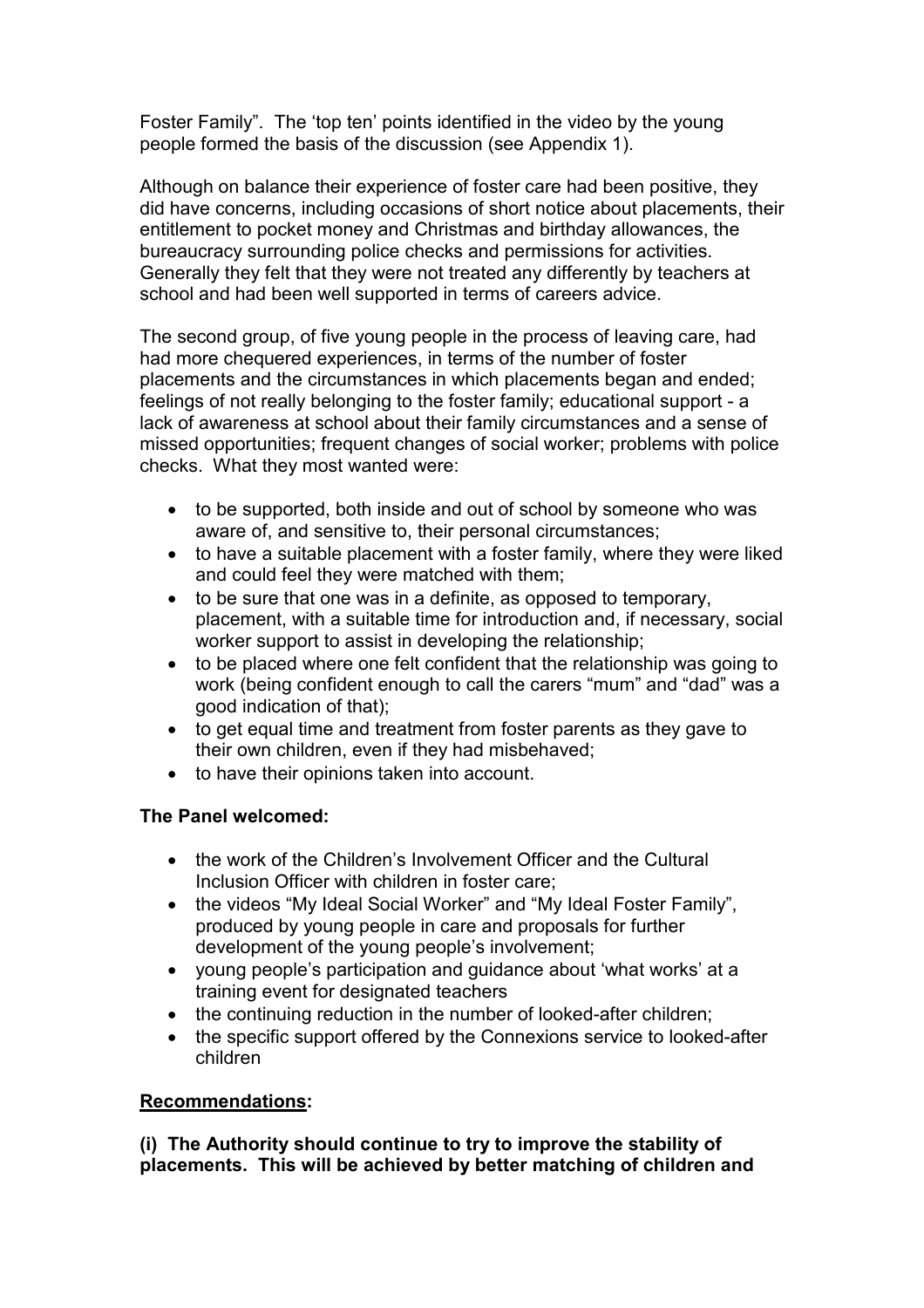carers, which in turn is made possible by increased recruitment of foster carers.

(ii) Ensure that foster children have ready access to their social worker (e.g. via mobile phone, text or email), and are able to maintain good communications, so that they are aware when the social worker might not be available and will know how to contact any alternatives.

(iii) Encourage social workers to be more proactive in their dealings with looked-after children. Looked-after children perceive them as the statutory decision makers, but they should also be able to look on them as a friend.

(iv) Give as much flexibility as possible to foster carers in relation to permissions for the involvement of looked-after children in extracurricular and social activities.

(v) Ensure that looked-after children are aware of their financial entitlement.

### Foster carers

The Panel met a large number of foster carers in the drop-in group that meets at the Seacombe Children's Centre, and subsequently met a group of members of the Foster Care Association, at the home of Bill and Jean Shackleton (who themselves had been foster carers for 30 years).

The carers raised several issues, including:

- Delays in the payment of allowances
- A lack of crèche facilities when carers are invited to events such as training days
- Other instances where there appeared to be a lack of awareness of the difficulties that might face carers
- Delays in the allocation of social workers to foster children and, whilst family placement workers could be readily contacted, difficulties in getting in touch with social workers
- Carers were often not given all of the necessary information when a placement commenced (sometimes information had been inaccurate)
- Whilst foster carers were offered places on training courses, such places were limited, the content was often aimed more at professionals and the timing of courses (for example, 9.30am to 4.30pm) was not convenient to many carers.
- Carers were having to deal with an increasing number of children damaged from their early experiences in life, and whilst support from the CAMH service was felt to be good, there was a waiting list; carers therefore often had to rely on their own mutual support.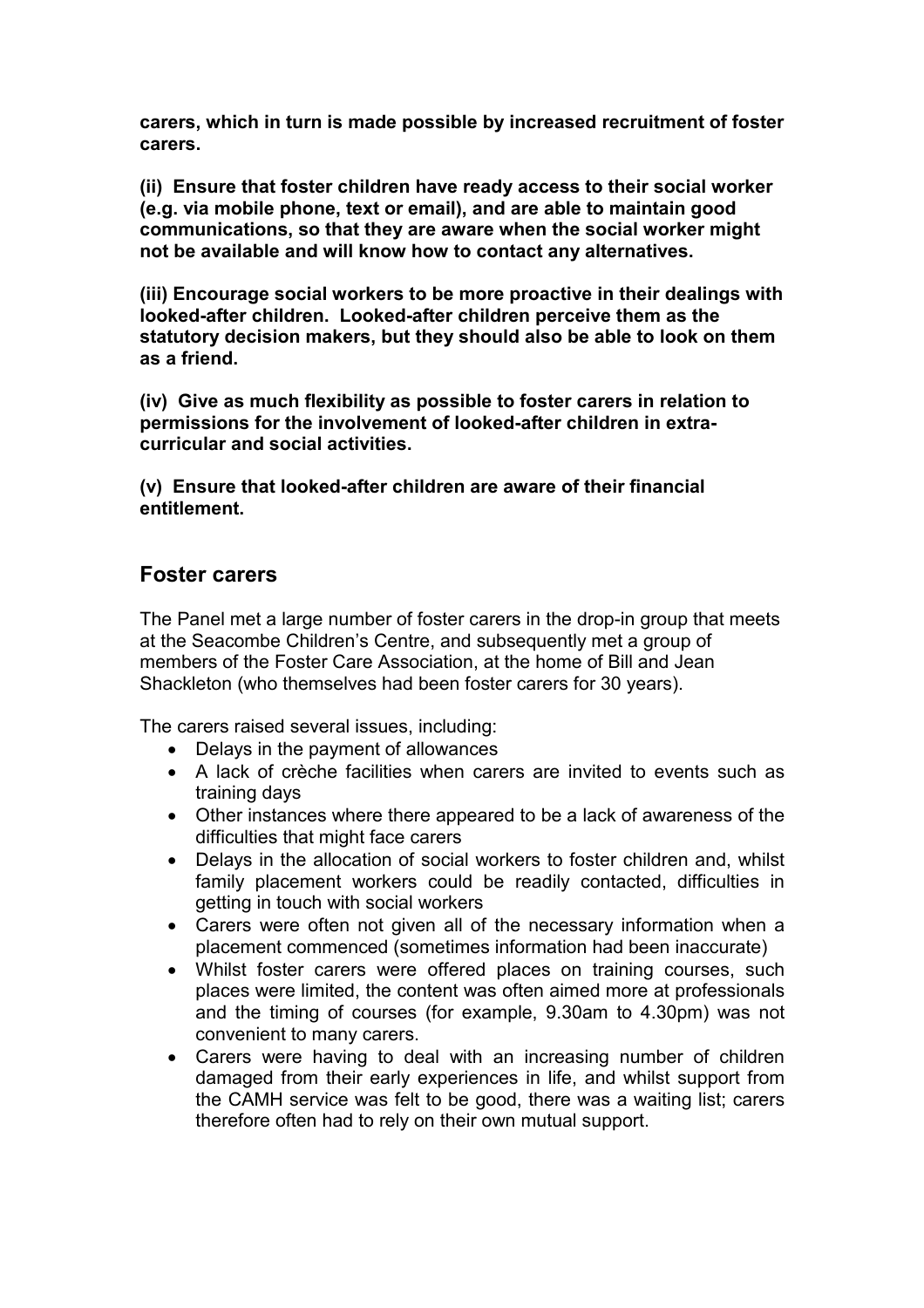- Carers felt that professionals sometimes did not trust them to have all of the available information about a child, for example, any history of sexual abuse.
- There were invariably emotional upheavals when placements came to an end.
- There were often delays in obtaining the necessary authorisation for foster children to participate in activities or go on holiday; that problem also existed in relation to medical treatments, such as administering basic medicines.

With regard to recruitment, the recruitment process was felt to be too protracted, in that it could take 12 months from application to approval, and it was often difficult for working husbands to fit in the required four day period of training. Other issues, felt likely to deter applicants were the additional costs that carers would face, such as the need for a larger car, a larger house, transport to drop-in sessions and special items such as prams, sports equipment and participation in out-of-school activities.

The Wirral Foster Care Association had its own website and newsletter. However, not all carers were members of the Association. The Department issued an official handbook for carers, but carers complained that it was out of date.

The Panel noted that the majority of foster carers live in the areas of Birkenhead and Wallasey. One factor influencing that appeared to be the availability of larger (four bedrooms or more) houses that were affordable However, that meant that foster children from other parts of the borough would be removed from their environment and might therefore have either to travel further to school or to change schools.

#### The Panel welcomed:

- the results of the Department's latest recruitment drive, which has led to an additional 70 carers in the past year;
- the work of the Foster Carers' Association;
- Wirral's participation in the Children's Workforce Development Council's piloting of National Induction Standards for foster carers; the recent updating of the Foster Carers Handbook.

#### Recommendations:

(i) The authority should aim to widen the geographical area from which foster carers are recruited and ensure that the necessary network of support is in place to achieve that aim (and consider providing financial support for house extensions).

(ii) Foster carers should be treated and accepted as fellow professionals. That would involve showing more trust in terms of the information that is shared with them – within legal limits they should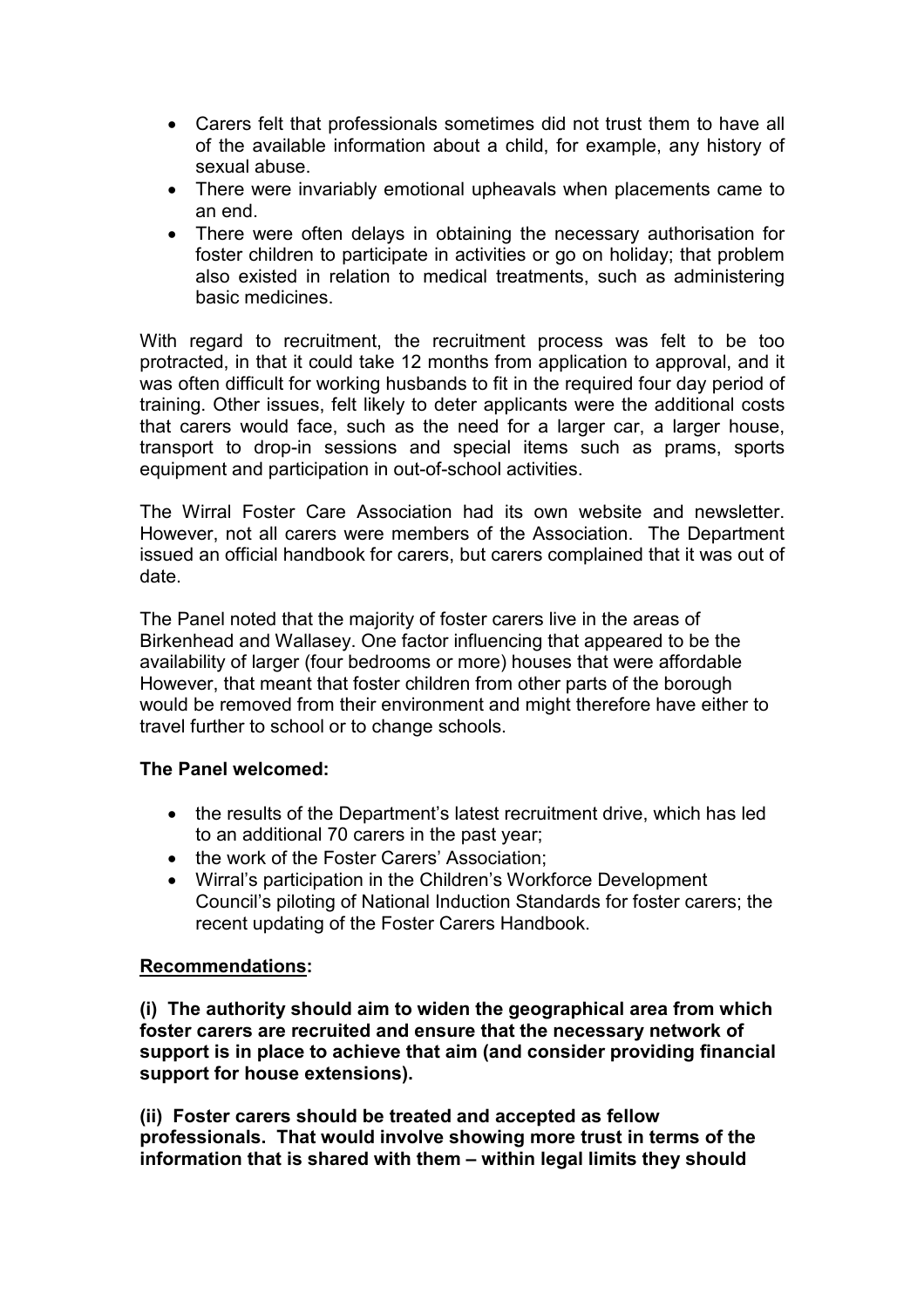have all information necessary to ensure the welfare of the foster child, especially medical information.

(iii) Also, they should be made to feel valued, possibly by means of an annual awards ceremony or mayoral reception.

(iv) Access to training for foster carers should be improved, with courses specific to their requirements (via an individual improvement plan) and convenient in terms of times, location and crèche facilities.

(v) Training should include health issues, as they affect both the child and the carer.

(vi) The Foster Carers' Handbook should be updated on a regular basis

(vii) Ensure that payments to foster carers, in particular Christmas allowances, are paid promptly.

(viii) There should be strong encouragement for foster carers to attend schools' Parents Evenings and PEP meetings and provide the means for doing so though additional childcare arrangements. Carers should have regular contact with the Designated Teacher

(ix) Whilst it is accepted that they may be necessary in an emergency, in which case additional support should be provided, exemption placements should be avoided.

(x) Provide departmental support for the Foster Carers Association in order to help it to represent all carers in the Borough, including taking over production of their newsletter.

(xi) Measures should be put in place to ensure that an individual 'contract' (Placement Agreement) is always signed and in place in respect of each new placement'.

(xii) The position of kinship carers should be clarified to ensure the correct level of support is provided for the child.

(xiii) Foster carers should attend hearings of the Fostering Panel where appropriate.

## Professional staff

The Panel interviewed a wide range of professional staff. Whilst some of the issues raised under this section fell outside of the remit of the study, recommendations aimed at improving the position of social care staff have been made in the expectation that they will also benefit children in foster care. Workload and competing demands on social workers' time led, for example,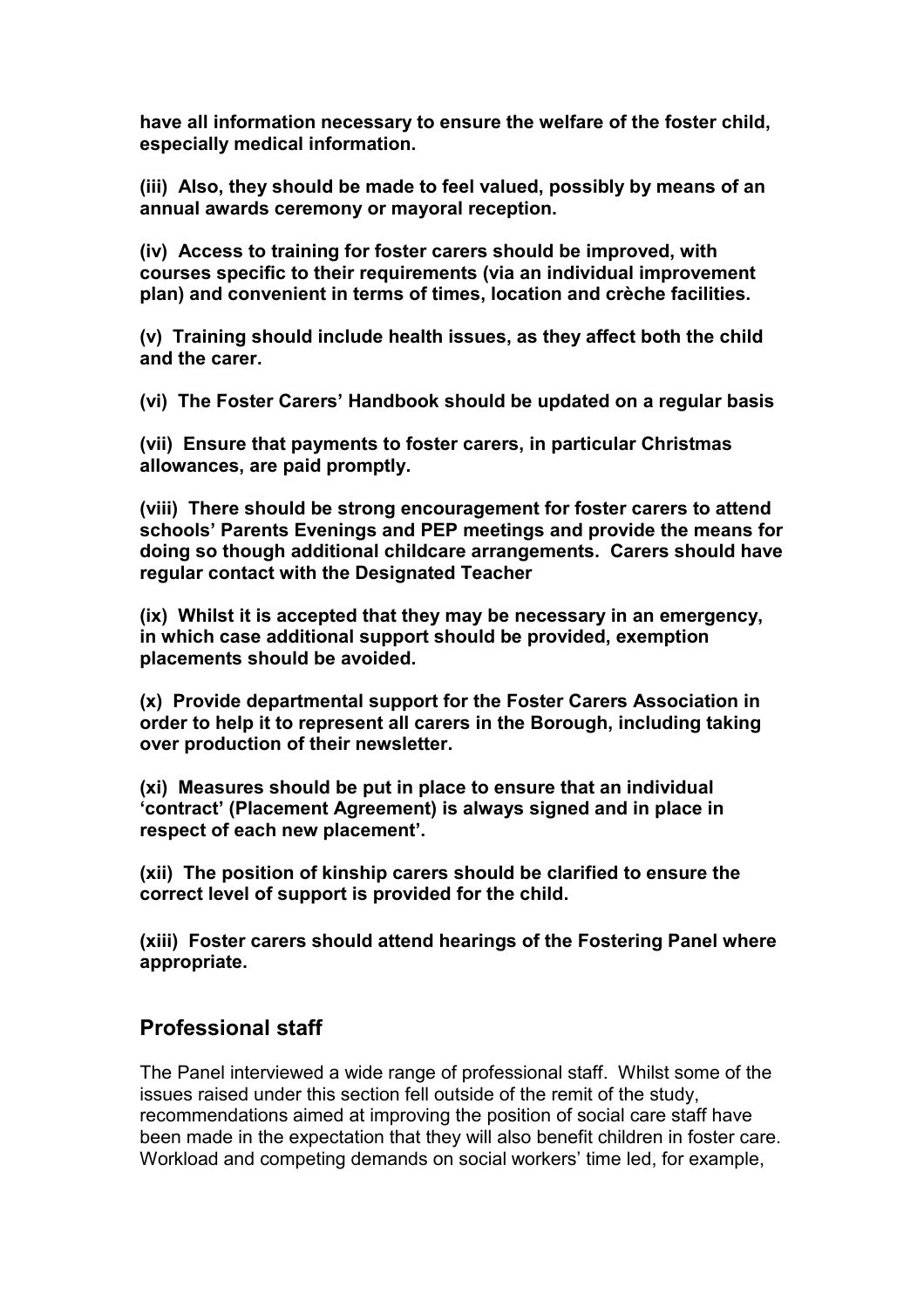to their being less available to respond to the needs of foster children or to attend hearings of the Fostering Panel.

Amongst the points raised by foster carers and foster children were that it was often difficult to get hold of social workers and that there appeared to be a lack of communication amongst the various professionals that were dealing with them. Whilst members of the Family Placement Team could be contacted via their mobile phones, that was not possible in the case of social workers. Another point made was that social workers, particularly new ones, did not fully appreciate the problems faced by foster carers; nor, on some occasions, the difficult role of the family placement officers.

The Panel met with members of the Birkenhead South Planned Word Team No. 2. Their area office was the busiest in the Borough, and dealt with some of the most difficult cases, but what immediately struck the members of the Panel was the fact that the team had little or no access to computers. That was felt to be a major barrier to communications. The introduction of IT equipment had been delayed, to the extent that the staff felt the training they had undergone would have to be repeated.

Another key problem was workload, which was higher than the national average in terms of the number of cases assigned to each social worker, and cases could vary widely in complexity. Until recently, the complement of social work staff across the borough had been well below establishment. That situation has been rectified to the extent that there are currently only a few vacancies. However, the staff that were interviewed at the time referred to a significant turnover. There were financial inducements to assist in recruiting new social workers, but they only operated for two years. There was a feeling that other local authorities offered better rates of pay and smaller workloads. Other points raised were the question of administrative and clerical support, disruption to telephones connections between offices and a lack of office mobile phones.

Reference was made by various staff to the issue of placing children with relatives. Some felt that 37%, as it was then, was too high a proportion of the total. It was often the most expedient option in an emergency, but it could be the case that the family background provided the reasons for the child having to be taken into care. It could also be more difficult to get the appointed carer to conform to the requirements of a fostering placement. A recent Ombudsman case highlighted some confusion over such placements, but had resulted in an action plan to clarify procedures.

#### The Panel welcomed:

- the reduction in the number of vacant posts, though the number of social workers in post in the Fostering Service, still falls short of the establishment, with long-term temporary contracts and unqualified staff;
- moves to provide proper IT facilities;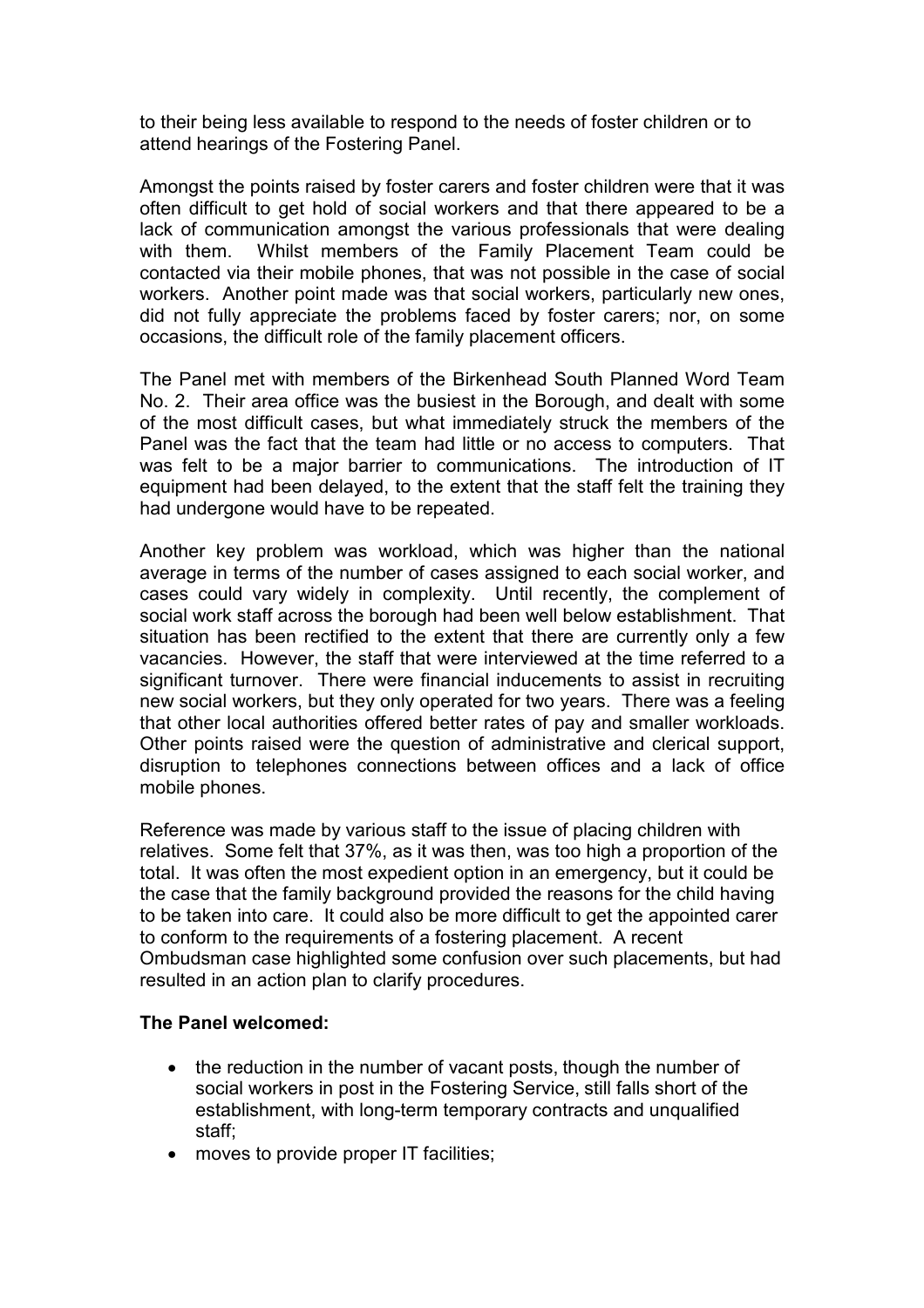- the Central Advice and Duty Team working more effectively; through the new process of providing social work consultation, clarifying thresholds at the point of referral, and consequently reducing the number of inappropriate referrals from other agencies;
- the action proposed, as a result of the recent Ombudsman case, to clarify the support to be given to kinship carers;
- recent improvements in the support for the Fostering Panel, led by the recently appointed independent Chair;
- progress in the working relationship with the Court service.

### Recommendations:

(i) The staffing complement for social workers should be kept under review.

(ii) The effectiveness of financial incentives should be reviewed, in terms of both attracting staff ("golden hellos") and retaining them, taking account of comparisons with other local authorities.

(iii) Social workers' concerns about the adequacy of administrative support should be addressed in a review of respective duties. The findings could be reported to the Overview and Scrutiny Committee.

(iv) Consideration should be given to reviewing the system for weighting of social workers' caseloads.

(v) Full availability of information technology, as a key element of communications and for effective case management, should be a priority for social work staff.

(vi) Improve communications between the Family Placement Team and social work teams, including a better understanding of each team's role.

(vii) Social workers' relationships with foster carers and looked-after children should be a key element of their training.

(viii) Social workers should be contactable by mobile phone in the same way as Family Placement Team members.

(ix) Consideration should be given to combining, to a greater or lesser extent, joint care meetings – LAC reviews and PEP meetings – in order to make more effective use of professionals' time.

(x) Every effort should be made to reduce the time taken for assessments of foster carers.

(xi) The Team Manager for Family Placement should not have to carry an individual caseload, in order that she can have a proper overview of the service and be able to ensure that assessment deadlines are met.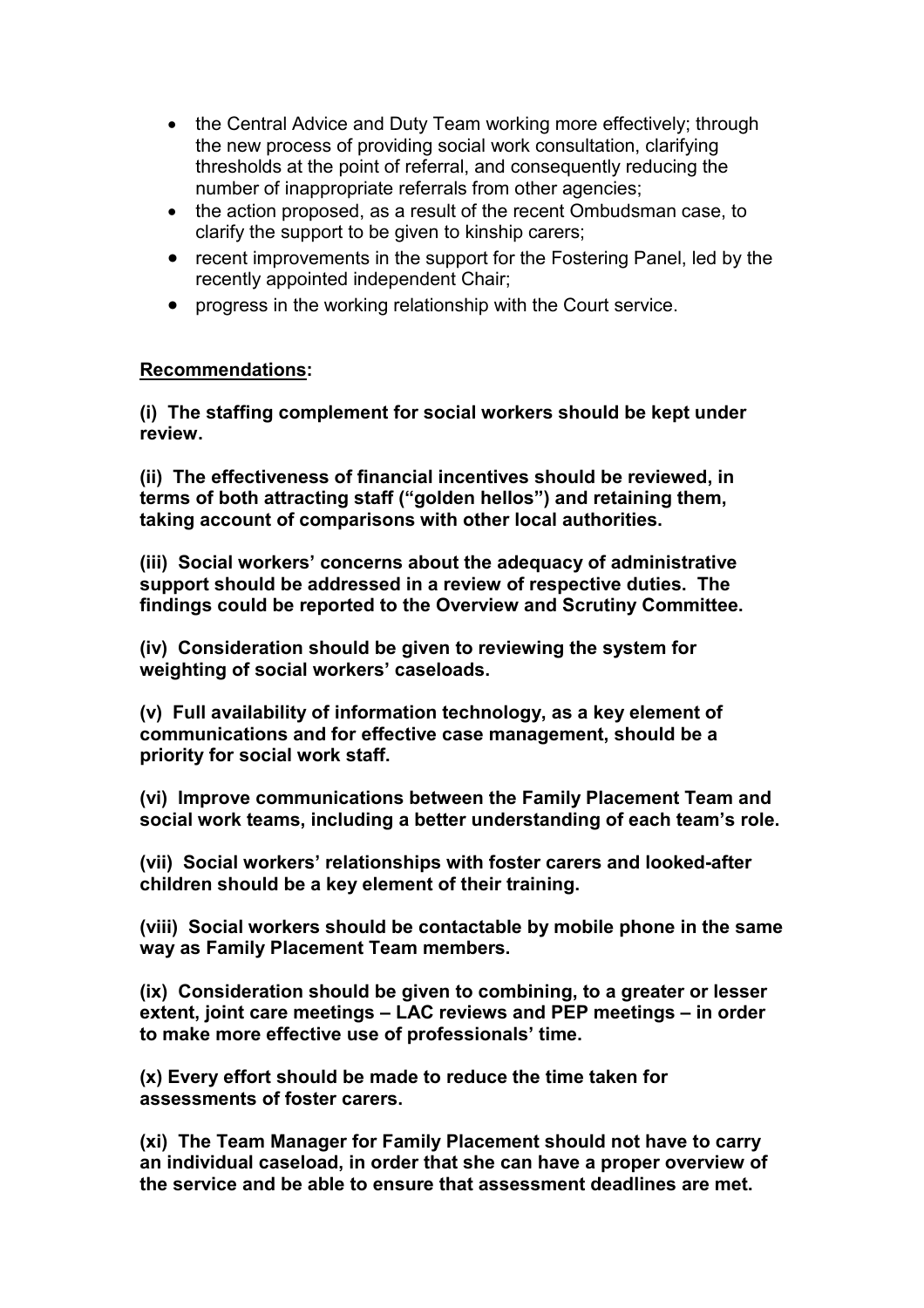(xii) There should be no reason why the social worker or family placement worker does not attend hearings of the Fostering Panel, or, if they are not available, are represented by a senior or fellow professional who has a full understanding of the case in question.

(xiii) Every effort should be made to continue the improvement in the quality of reports to the Fostering Panel.

(xiv) The Family Placement team should provide a regular report to the Panel that brings its attention to any breakdowns on placements, in a format that is acceptable to the Panel.

### Educational achievement of looked-after children

A major concern has been the low level of academic achievement among looked-after children. That was in part due to low expectations amongst professionals, a view that has, it is hoped, now been banished. Additional support has been targeted on pupils in Year 11, and it should be noted that the proportion achieving five or more A\* to C grades at GCSE improved substantially in 2007.

Additional support for looked-after children in school is provided through the LACES Team. The role of the Team has evolved from providing direct teaching support to one where a substantial amount of their time is spent in preparing Personal Education Plans (PEPs) for looked-after children. The panel queried whether it might be more appropriate for other professionals to undertake that task, but on balance it was thought that LACES staff were currently best placed to continue with that task. However, it was reported at the most recent meeting of the Virtual School Governors that, following discussions with a range of professionals, there is broad agreement that schools are best placed to manage the Personal Education Planning process and will undertake this task. This recognition coincides with the allocation to schools of an extra £500 for each looked after child and also provision in the Children and Young Person's Bill which will make the role of the Designated Teacher a statutory requirement.

Social workers will have to initiate the Personal Education Plan by informing schools as soon as a child is received into care and attend a meeting with the school and carer at which arrangements and plans for each looked-after learner's education are established, Social workers already have a statutory responsibility to ensure that the Personal Education Plan is completed and is fully integrated into the care planning and that it is reviewed with the care plan.

The LACES team will cease to write PEPs (except where the child/young person is not on the roll of a school) but will continue to monitor the attainments and achievements of looked-after children in order to identify under-achievement and to support strategies to address this. They will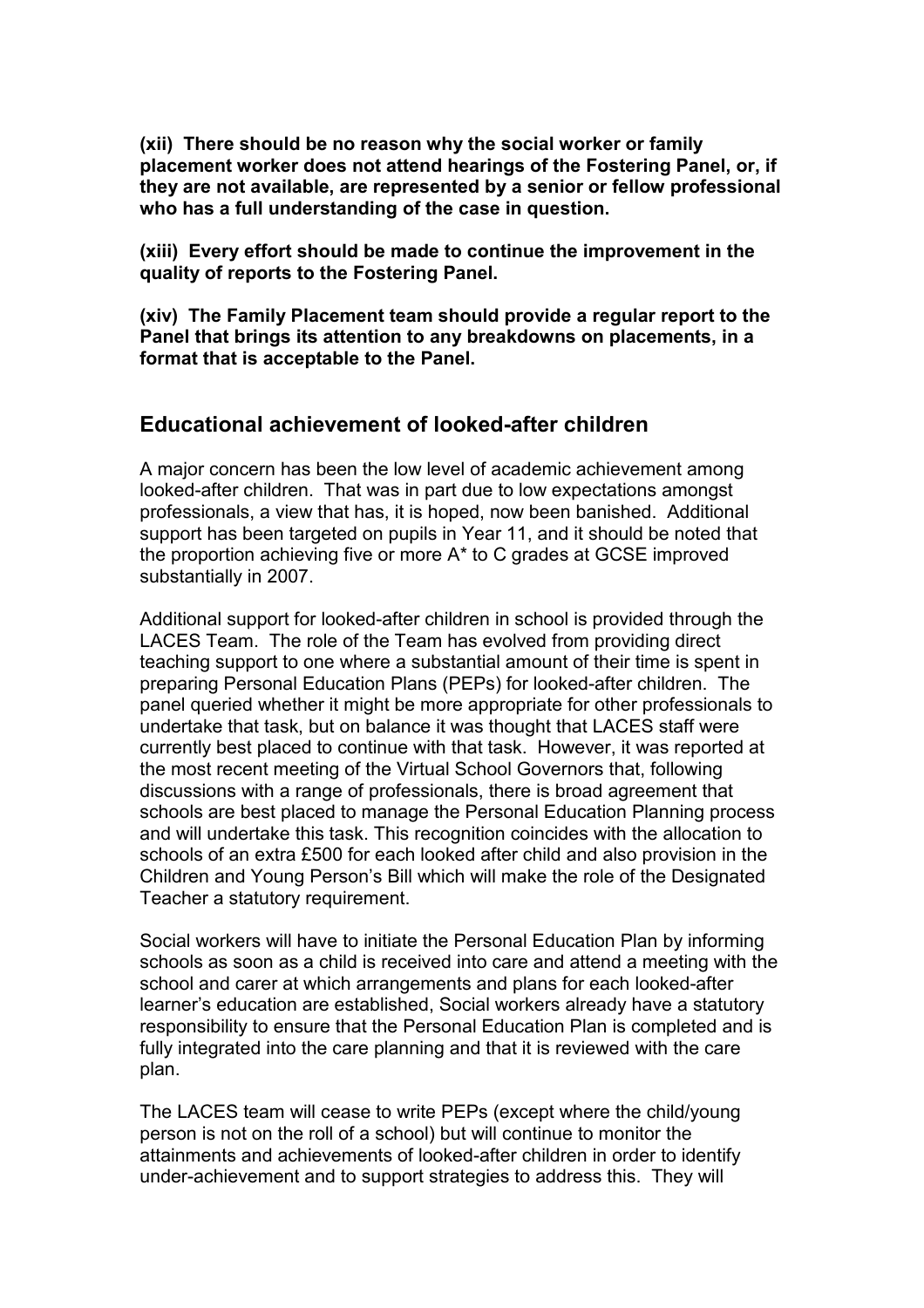monitor PEPs for completion and quality on behalf of the local authority, will support and advise schools with when requested to do so and will support schools' Designated Teachers by organising and supporting cluster group meetings for Designated Teachers.

Foster Carers will take part in the planning process, where the specific tasks that they are to undertake to promote the attainments and achievements of their 'charges' are identified and discussed. Training will be offered to carers to support this through CWDC Standards, skills banding, supported by Lifelong Learning. The young person will be involved in the PEP process to the fullest extent possible, given their age and level of understanding

A particular issue for looked-after children is the level of attendance. Poor attendance inevitably leads to poor academic performance. A view often heard among looked-after children, as they leave cars, is that they wished they had been made to attend school. The Governors of the Virtual School receive regular statistics on attendance, which show the average to be equivalent to that for a below average secondary school. The latest figures showed a clear trend of attendance falling off from Year 7 (94.95%) to year 11 (79.92%). Attendance in Years 10 and 11 are of particular concern. It was not reported what percentage of the pupils in question were in foster care.

#### The Panel welcomed:

- the revised procedures in respect of responsibilities for preparing Personal Education Plans;
- the new statutory role to be accorded to Designated teachers;
- the evidence of regular contact and the working relationship between members of the LACES Team and Designated Teachers in schools;
- the inclusion of the Head of the LACES Team in the ECM Enjoy and Achievement Group;
- the allocation of an Educational Welfare Officer with direct responsibility for LACs' attendance;
- the additional funding provided for schools to assist with looked-after children, which recognises the additional workload;
- the significant improvement between 2006 and 2007 in the proportion of care leavers achieving five or more A\* to C grades at GCSE.

#### Recommendations:

(i) There should be tighter and more robust controls on school attendance of LACs, supported by timely and accurate information.

(ii) Emphasis should be given to identifying what skills looked-after children might have in relation to extra-curricular activities such as sport and music.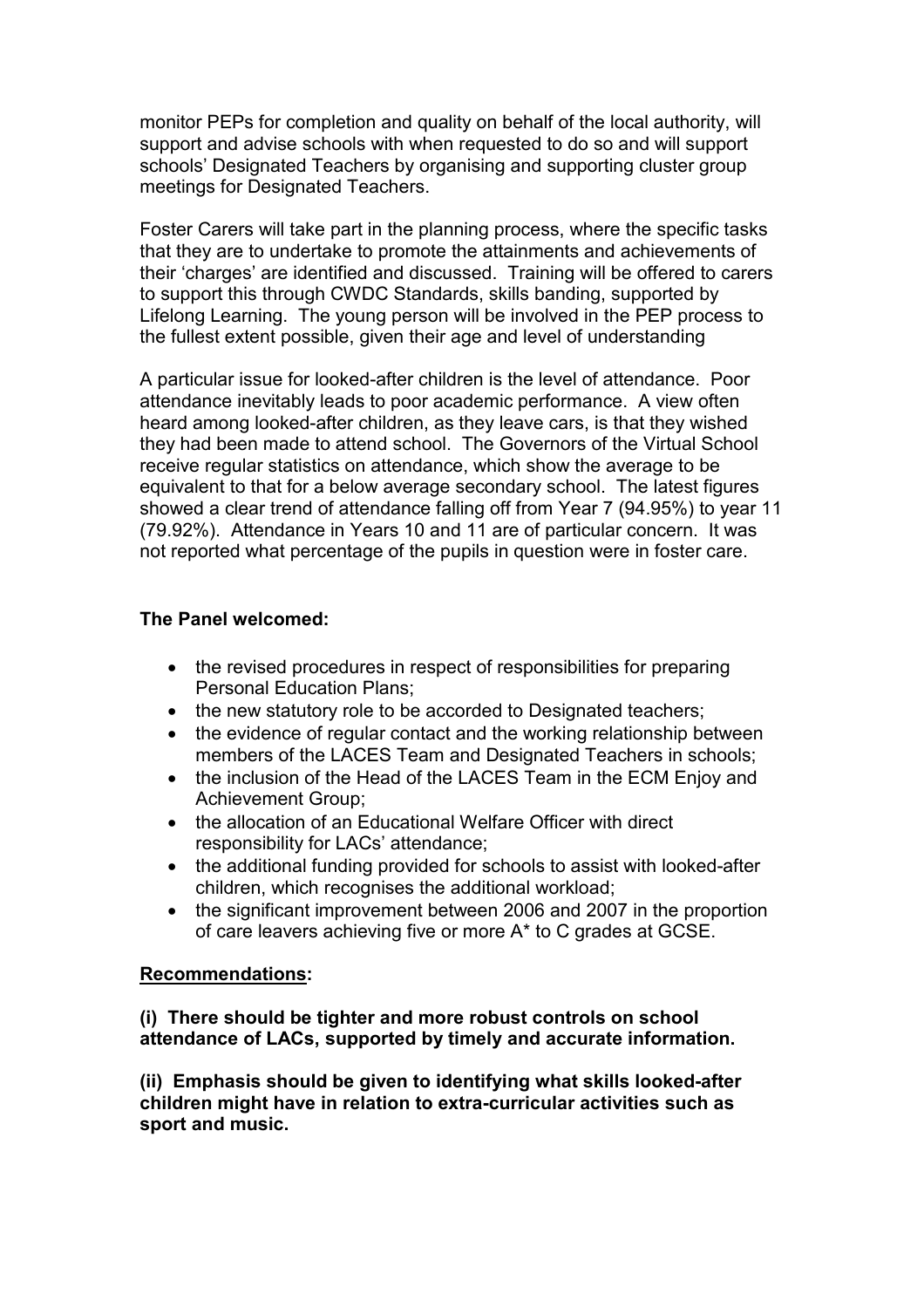# The Virtual School

In January 2004, the Council's Cabinet agreed to establish a Virtual School, in order to strengthen the role of elected members as "corporate parents" and to establish robust arrangements for the management of the education of looked-after children. Looked-after children would already be on roll at an actual school, and all schools would have identified a 'designated teacher', whose responsibility would be to keep their educational progress under review. However, that was felt to fragment the arrangements, and the establishment of a "Virtual School" could, it was hoped, overcome that difficulty and enable elected members to see how the education of lookedafter children collectively was progressing. The school roll would consist of all looked-after children of school age.

The School has a headteacher, who is also Head of the LACES Team, and a governing body, which first met in April 2004. It has the responsibility for the conduct of the arrangements for the education of looked-after children. Although it has no powers, for example to set targets or reinstate excluded pupils, it is able to make recommendations with respect to the education and welfare of looked-after children.

### The Panel welcomed:

The establishment of the Virtual School.

## Recommendations:

(i) The profile of the Virtual School should be raised in order to ensure that all members of the Council are aware of their role of corporate parents.

(ii) The Governors should continue to act as the driving force in improving standards for looked-after children.

(iii) The additional support being given to looked-after children in Year 11 should be extended as soon as possible to earlier years.

# Welfare

The Panel interviewed the two 'Named Nurses', who are employed by the Primary Care Trust and are part of the Safeguarding Team. They are responsible for the welfare of all looked-after children in Wirral, and at the time of interview the total was 658, which included 187 children from other area placed within the Borough. They explained their working methods, which included undertaking a statutory examination within 28 days of each child coming into care and responsibility for the preparation of a health care plan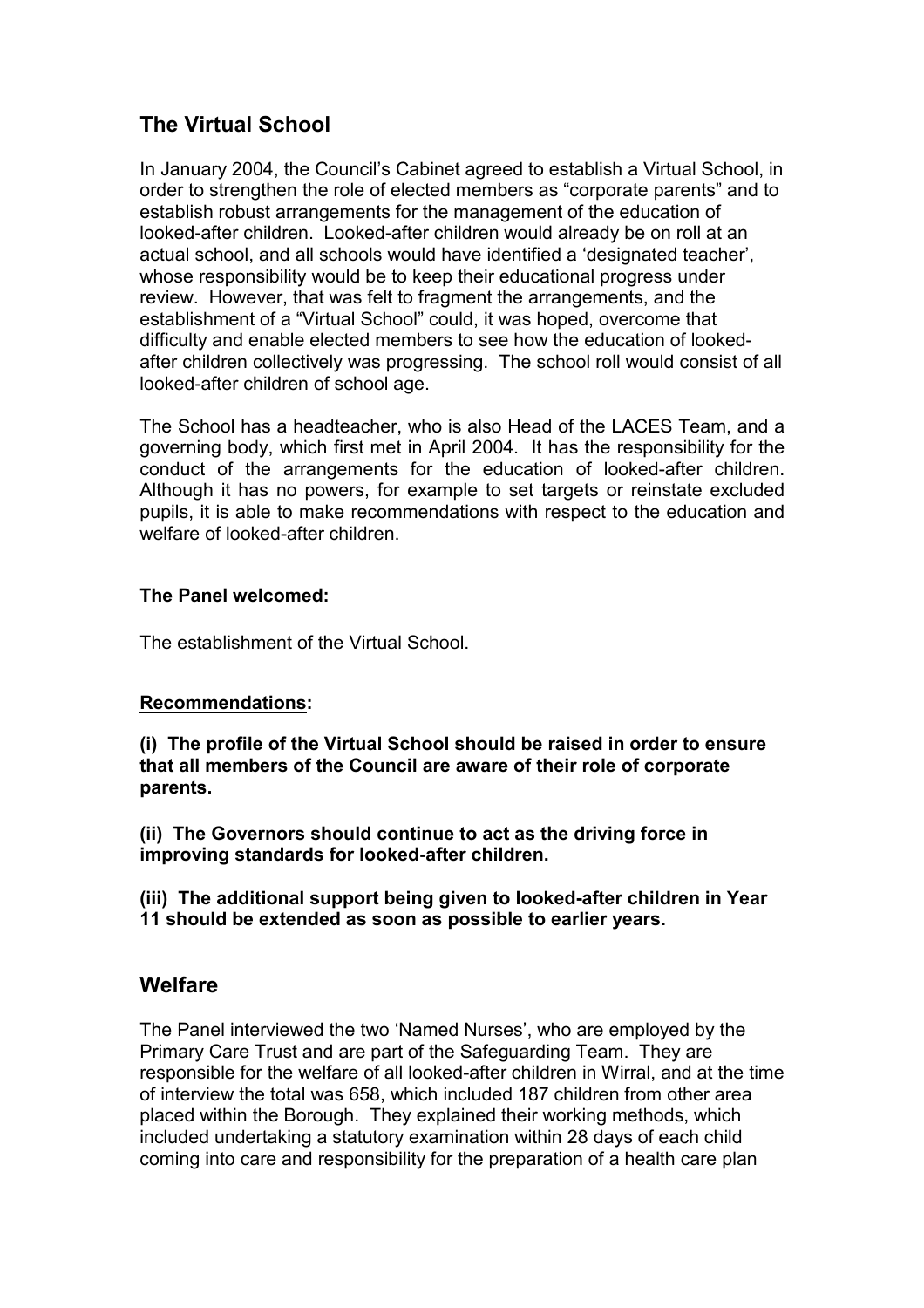and regular assessments – every six months up to the age of five and every 12 months after that.

They explained that the assessments were holistic and took into account the child's emotional health; for older children a screening tool was used to try to identify drug or alcohol abuse; and note was taken of issues of sexual health or obesity. The work of the nurses involved regular contact with GPs, health visitors, school nurses and other agencies such as the Child and Adolescent Mental Health Service. The health care plan was made available to those professional that had regular contact with the children, including the Independent Review Officer.

The nurses had some concerns about the numbers of children to be dealt with, which made adherence to statutory deadlines difficult, delays in their receiving medical records and the varying approach of carers to health issues. They stressed the importance of work to ensure that children were involved in exercise and leisure activities.

#### The Panel welcomed:

- The work of the Named Nurses
- Partnership working with the Primary Care Trust.

#### Recommendation:

That procedures for the provision of all necessary medical information to Named Nurses, and other appropriate professionals and foster carers, be reviewed.

## Leaving care

The Panel became aware that a number of serious issues face looked-after children as they leave care, for example they might have problems in finding suitable accommodation; the fact that a disproportionate number fall into the NEET category (neither in employment, education or training); that they are subject to different criteria for eligibility for services as they move into adulthood; and there is a danger of their becoming disengaged from those services that exist to support them.

#### Recommendation:

That the subject of leaving care be deferred for consideration in the wider context of services to assist in the transition to adulthood.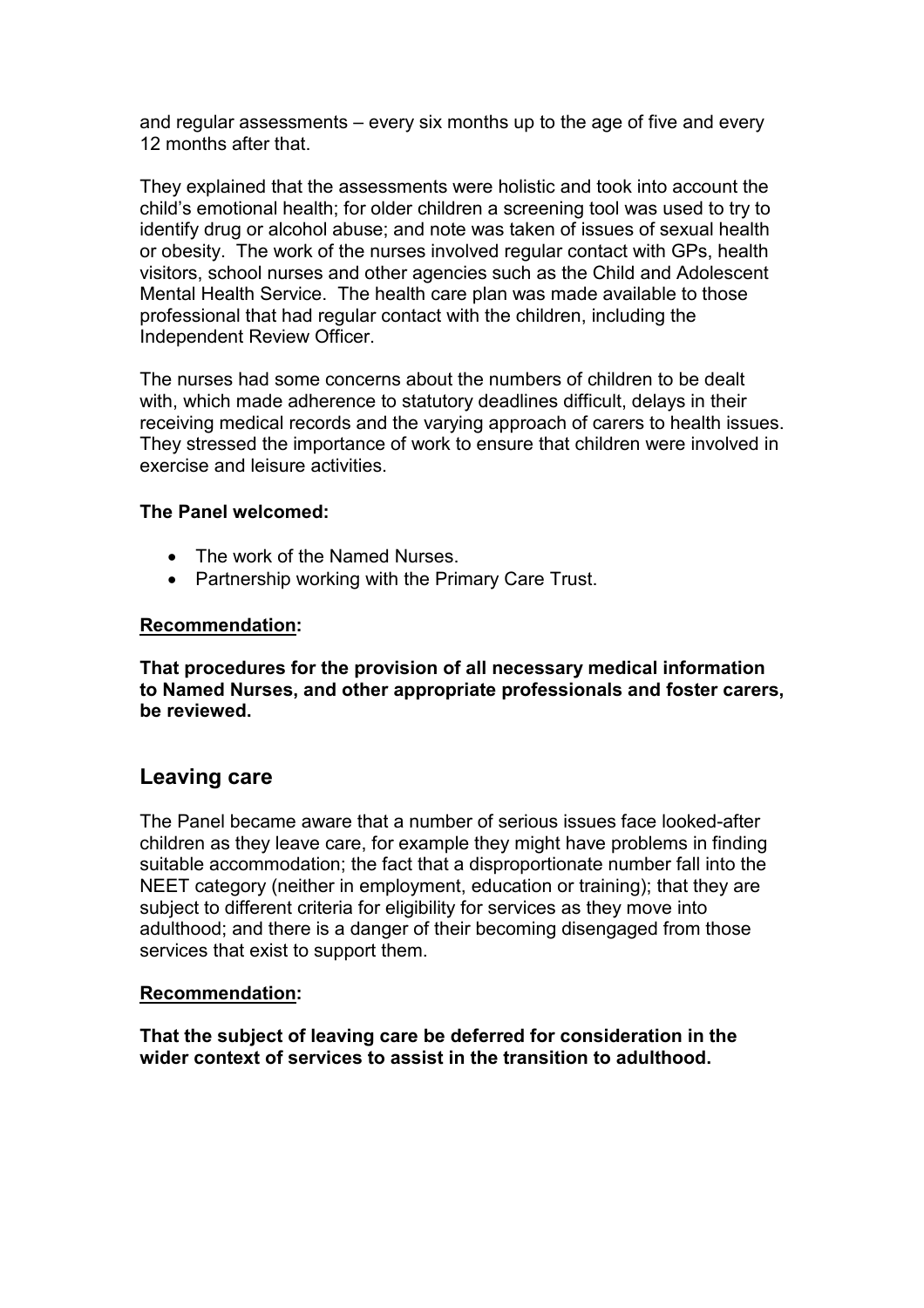# Appendix 1 - "My Ideal Foster Family"

According to Wirral's looked-after young people, an ideal foster family comprises all of these things:

- 10 A good cook providing a balanced diet 9 Helpful with homework and other things … approachable. (we may want to talk about personal things which are making us unhappy) 8 Understands fashion and keeps with the times (we like to be clean and take pride in ourselves)
- 7 Understands who and what we are
- $6$  Doesn't shove us aside and be selfish, thinks of us as part of the family
- **5** Provides fun and family nights in  $\ldots$  so we know we can have a laugh. Doesn't shout a lot
- 4 Respects us in all cases (we need you to listen)
- 3 Doesn't invade our privacy when we need it, gives us space and trusts us
- 2 Cares, is there, and cares for our things (there are times when we will need you to lean on)
- 1 Doesn't try to replace our Mum and Dad, but is there for us, through the good and bad.